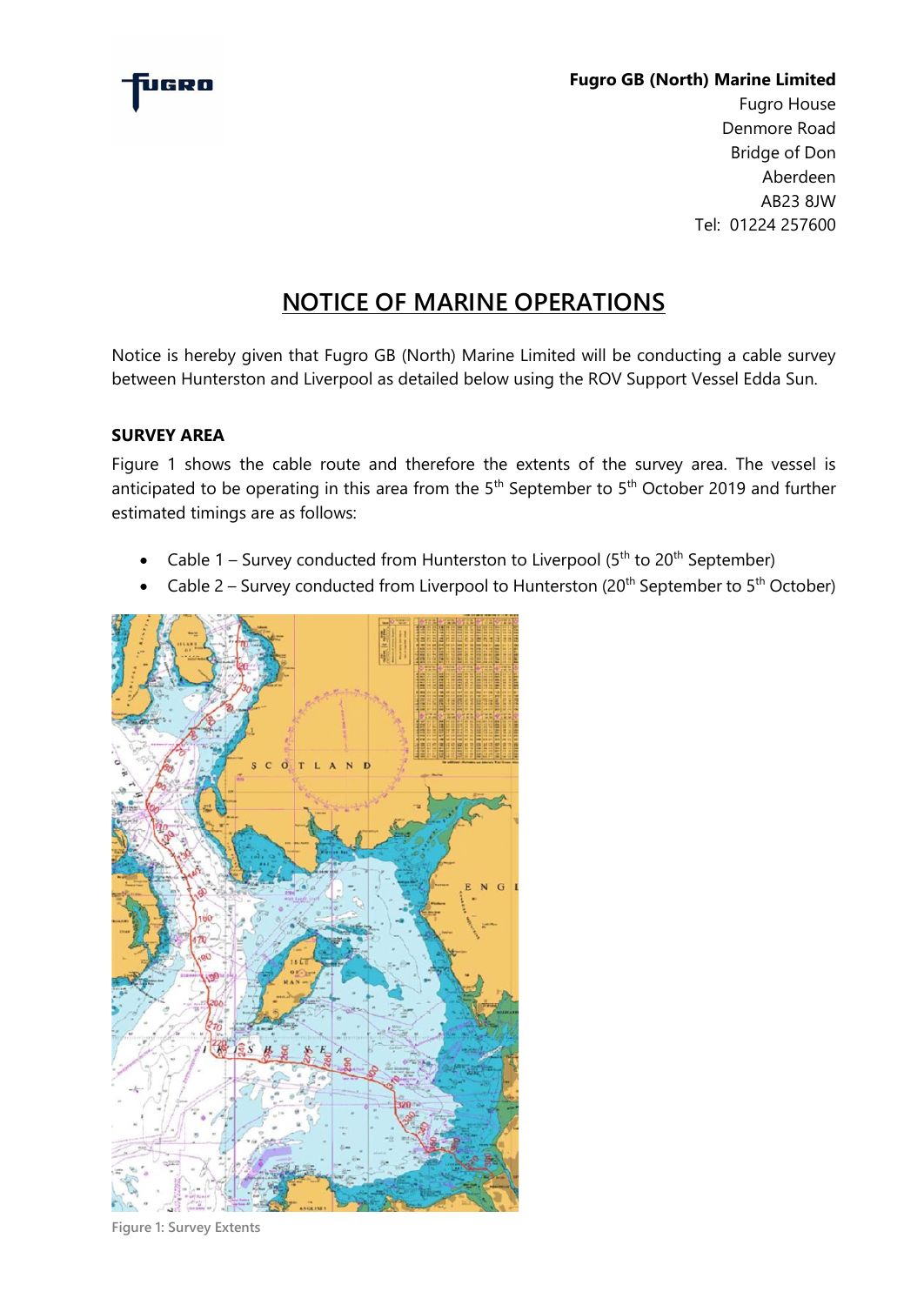

#### **VESSEL – EDDA SUN**

The Edda Sun (call sign LARF7), an 85.30m dedicated ROV Support Vessel, will be conducting a survey of the subsea cables utilising an ROV. The vessel will be operating on a 24-hour basis. Throughout survey operations, the vessel will follow normal regulations at sea and it will show restricted manoeuvrability signal when in DP mode (lights on mast). The vessel will require other vessels to maintain a wide berth of at least 250m.



**Figure 2: Edda Sun**